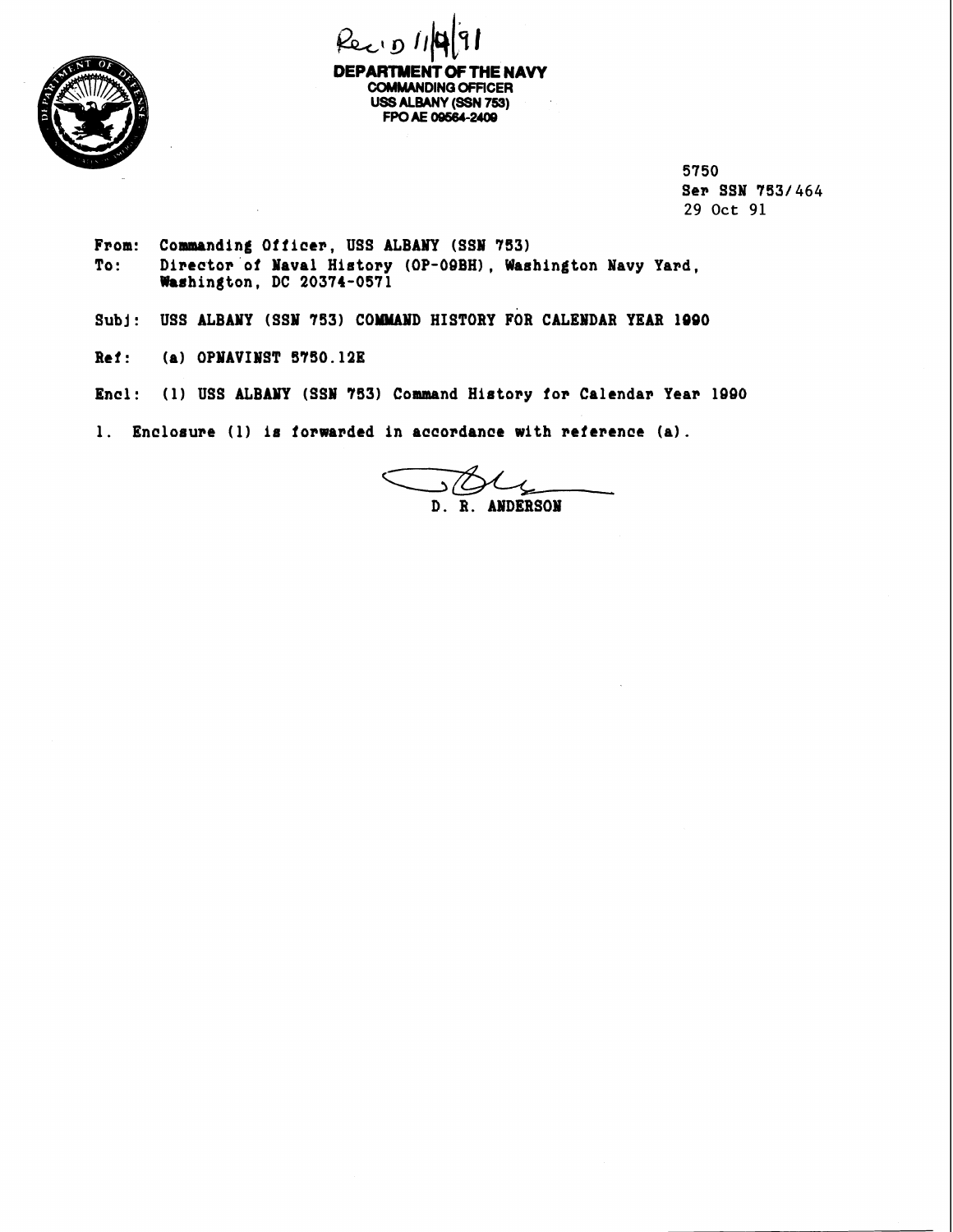## **USS ALBANY (SSN 753) Command History for Calendar Year 1990**

## **1. Command Compoeition and Organization:**

a. Mission:

**(1) USS ALBANY (SSN 7551, the 43rd ehip of the Loe Angelee Claes, ie the Navy's newest nuclear powered attack eubmarine. It is the moet advanced**  undersea vessel of its type in the world. Its mission is to seek out and destroy enemy surface ships and submarines and to protect our own naval **intereet** .

**(2) The 360 foot, 6000 ton ehip ie well equipped to accomplieh thie taek. Faeter than her predeceeeore and equipped with highly accurate eeneore and weapone control eyetems, it ie armed with eophieticated MK 48 antieubmarine torpedoee and harpoon and tomahawk cruise miseilee. In the future, ALBANY will also be able to vertically launch tomahawk cruise missiles. Twelve vertical tubee in the bow provide thie future capability. ALBANY carries a crew of 133 (13 officers and 120 enlisted men), all specialists in their reepective fields.** 

**b. Organizational Structure:** 

**(1) Immediate Senior Commande:** 

**Secretary of the Navy** - **H. Lawrence Oarrett, I11 Chief of Naval Operatione** - **ADM Frank B. Keleo, I1 Commander in Chief, U. S. Atlantic Fleet** - **ADM Powell F. Carter, Jr. Aeeietant CNO (Undersea Warfare)** - **VADM Daniel L. Cooper Commander Submarine Force, U. S. Atlantic Fleet** - **VADM Roger F. Bacon Commander, Submarine Group SIX** - **RADM Thomae A. Meinicke Commander, Submarine Squadron EIGHT** - **CAPT Joeeph J. Krol Commanding Officer, USS ALBANY (SSN 753)** - **CDR Darl R. Andereon** 

**(2) Permanent Duty Station: Norfolk, Virginia.** 

**2. Chronology:** 

## Dates **Event**

|           |  | 10 Jan - 16 Jan 90       | Bravo Sea Trials          |
|-----------|--|--------------------------|---------------------------|
|           |  | $26$ Feb $-06$ Mar 90    | Charlie Sea Trials        |
|           |  | $13$ Mar - $14$ Mar 90   | INSURV Trials             |
| 23 Mar 90 |  |                          | Delivery                  |
|           |  | $27$ Mar - $29$ Mar $90$ | Delivery                  |
| 07 Apr 90 |  |                          | Commissioning             |
|           |  | 09 Apr - 10 Apr 90       | Dependents Cruise         |
| 12 Apr 90 |  |                          | Dependents Cruise         |
|           |  | 16 Apr - 27 Apr 90       | Dads Cruise/Services GTMO |
|           |  | 30 Apr - 06 May 90       | ISE/VCOA's                |
|           |  | 07 May - 19 May 90       | <b>TPT 4-90</b>           |

**Encl** (1)